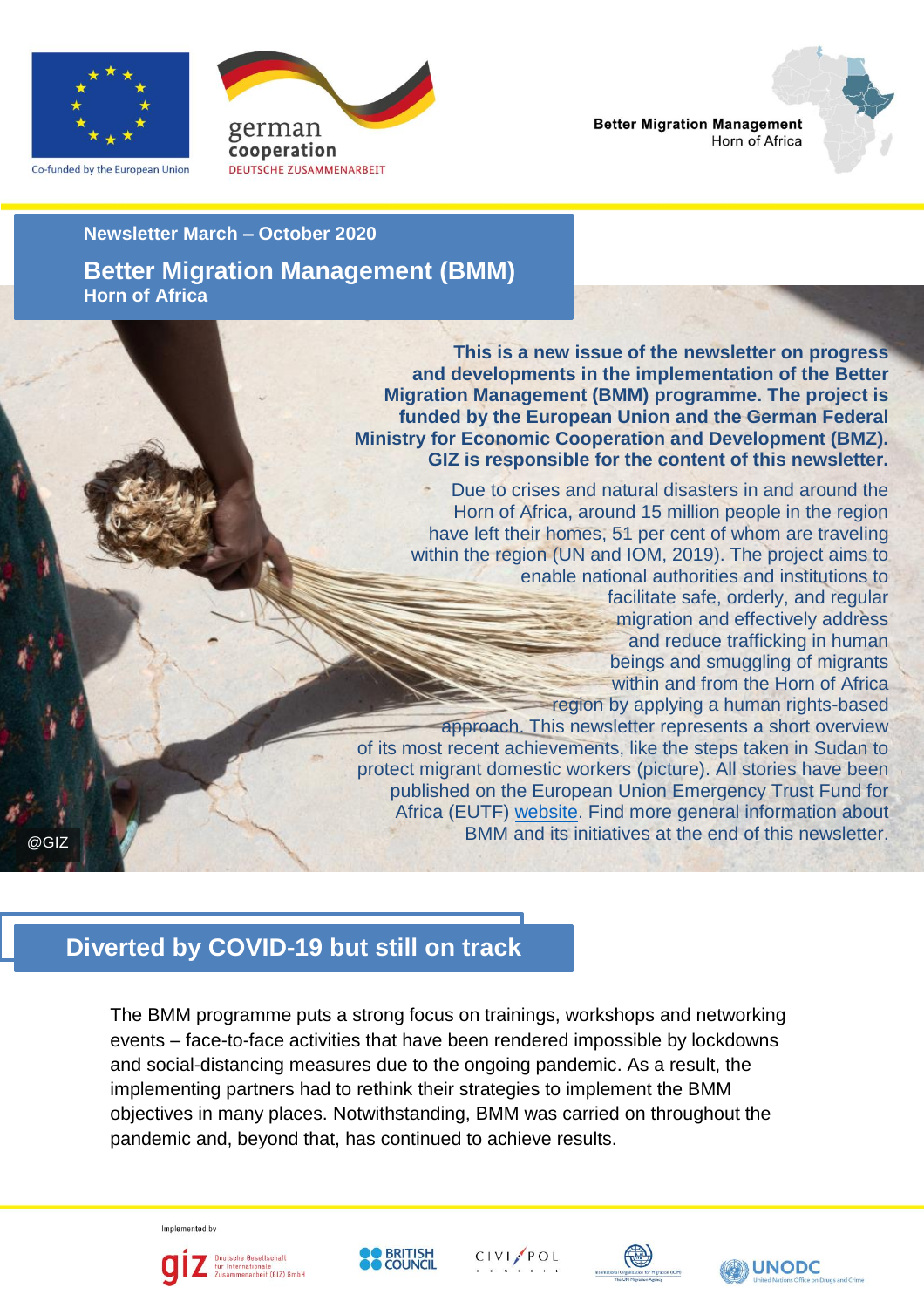

Co-funded by the European Union





#### **Results (October 2019 – September 2020)**



**198** representatives of state departments supported to improve the coordinated management of migration and to strengthen national migration policies, legislation and crossborder cooperation.



**10** capacity-building measures for **247** state and non-state actors implemented in the field of investigation and prosecution of human trafficking, integrated border management, and referral of migrants to services.



**864** state and non-state representatives participated in activities to improve the services and the access to information for vulnerable migrants and victims of trafficking.

**16.1 million** persons reached through public awareness raising activities on human trafficking and migrant rights.

# **Highlights**

# **Ethiopia: New border points opened**

### **BMM supported Ethiopia in establishing new official points of entry on its borders with Djibouti and Kenya**

In BMM's efforts to enable safe, orderly, and regular migration, Ethiopia was supported in the significant step of opening two new points of entry. In September 2020, the Ethiopian-Djiboutian border was equipped with a third border point close to the town of Balho. The 850 km long border to Kenya was likewise supplemented with a third point of entry in Suftu in October 2020. During the inauguration in Balho, Mr. Tamiru Genbeto, Deputy Director General of the Ethiopian Immigration, Nationality and Vital Events

BMM addresses human trafficking and smuggling of migrants

Agency (INVEA), described the purpose of the border posts: 'Combating human trafficking and smuggling along the Eastern migration route and improving economic relations between Ethiopia and Djibouti.'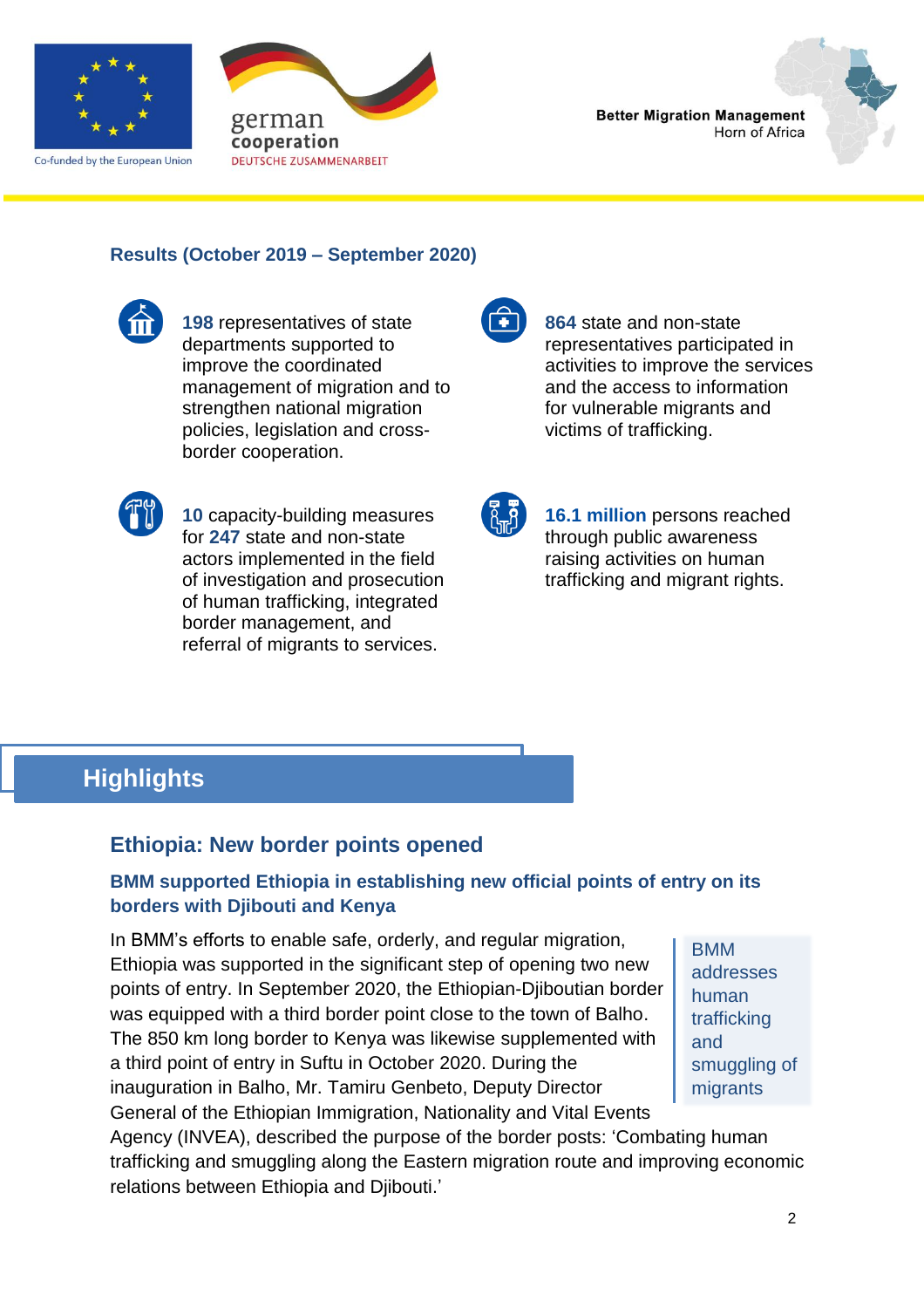

Co-funded by the European Union



**Better Migration Management** Horn of Africa

The Eastern route leads from the Horn of Africa to the countries of the Gulf States –



Now inaugurated, the border post in Balho is also equipped to implement the necessary inspections to prevent the spread of COVID-19. Photo: GIZ

with Djibouti as the main transit country. Out of necessity, many migrants travel irregularly, that is, without a visa or valid papers, making them easy victims for the extensive and entrenched criminal networks along the route. Victims of trafficking and other vulnerable migrants identified by officials at the new border posts in Balho and Suftu will be referred to appropriate service providers to get the best assist according to their needs. Cases of human trafficking will be investigated and traffickers prosecuted. Find the whole story [here.](https://ec.europa.eu/trustfundforafrica/all-news-and-stories/eu-and-germany-support-establishment-third-point-entry-ethiopia-djibouti-border_en)

# **Sudan: First steps taken to protect migrant domestic workers**

#### **With the support of BMM, the country advances the protection of vulnerable migrants, especially victims of forced labour like Selam from Ethiopia**

A vulnerable young woman is led on by false promises and finds herself in a situation of exploitation and abuse. The story of Selam (real name withheld), who migrated from Ethiopia to Sudan in search of a job after her father died when she was 26, is similar to that of many other migrants without professional working skills. 'The bait is always the promise of official working papers, but they never materialize,' explains Negasi Teferi, a member of Ethiopian Community Association (ECA). As a result, migrants stay with an irregular status, making them vulnerable to exploitation and abuse. The association runs a safe house, where medical care, psychosocial support and vocational training are provided as well as assistance with voluntary return to Ethiopia. This is where Selam found help as well.

Organisations such as ECA are at the heart of a so-called referral system whose development BMM promotes. The system maps the courses of action and responsibilities in the referral of migrant domestic workers to direct them to service providers that can best meet their individual needs – such as shelter or bureaucratic support. In addition, BMM improves the capacities of service providers such as civil society organisations and increases the availability of information for domestic workers like Selam. The young woman received eight months of vocational training at the ECA safe house and was assisted in returning to her country voluntarily.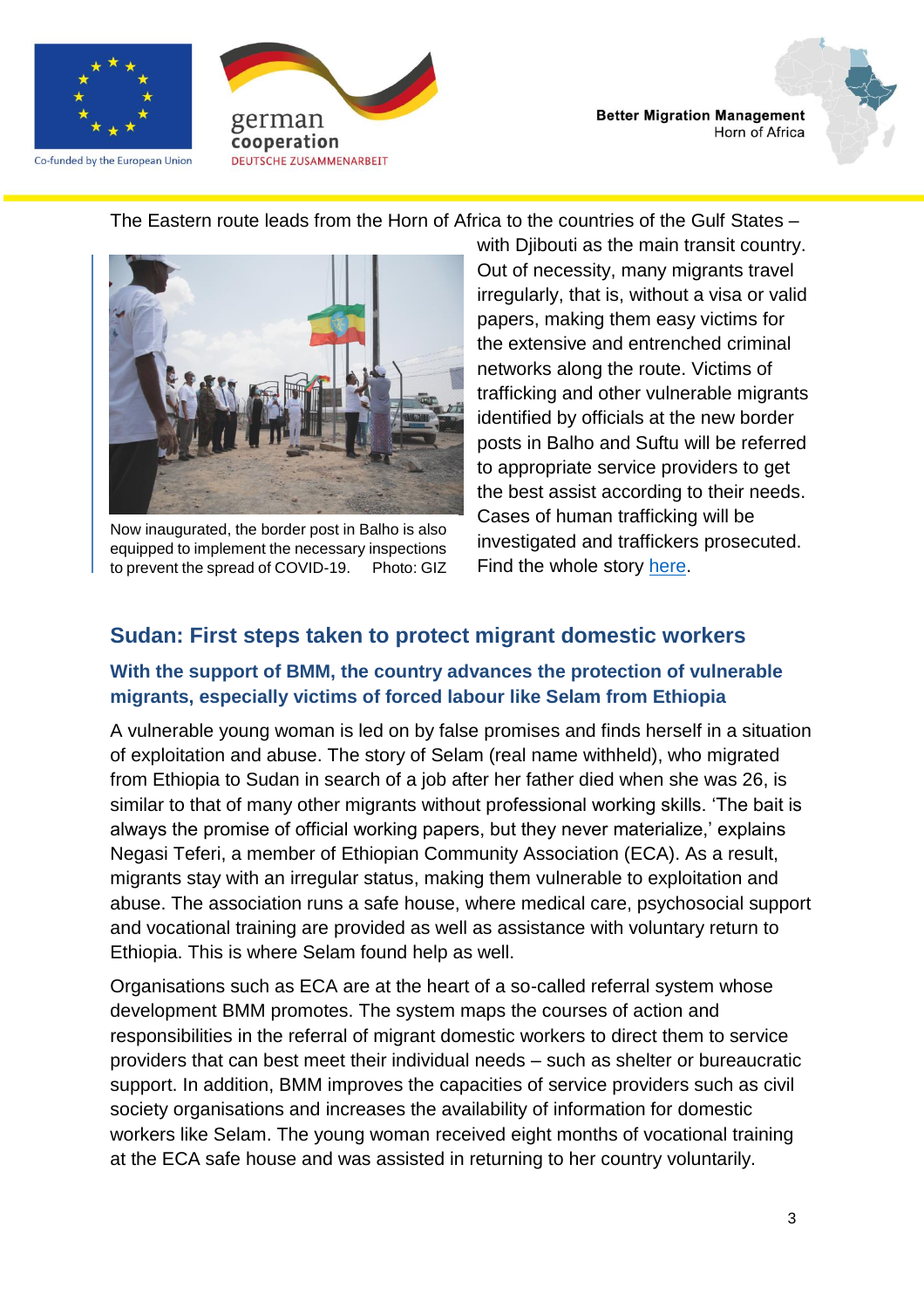

Co-funded by the European Union





There, she was reunited with her family and is now running her own leather crafts business that keeps food on her family's table. Find the whole story [here.](https://ec.europa.eu/trustfundforafrica/all-news-and-stories/first-steps-taken-protect-migrant-domestic-workers-sudan_en)

# **#COVID19AffectsMigrants**

#### **Civil society organisations (CSOs) draw attention to the situation of migrants in the pandemic**

'Vulnerabilities have deepened in the wake of COVID-19, especially for informal workers and migrants. They are more exposed to violence, trafficking, sexual abuse and exploitation than ever,' Smita Nagi from the Somali CSO IIDA explains. The regional anti-trafficking CSO network, supported by BMM, developed an awareness brief to draw attention to these effects. CSOs collected trends in different countries and developed recommendations for other CSOs on how they can meet migrants' increased needs for

BMM fosters regional cooperation to facilitate migrant protection and support

assistance in times of COVID-19 and restricted movement. The network the brief available on Twitter under the hashtag [#COVID19AffectsMigrants.](https://twitter.com/hashtag/COVID19AFFECTSMIGRANTS?src=hash) Find the whole story [here.](https://ec.europa.eu/trustfundforafrica/all-news-and-stories/bmm-regional-cso-network-publishes-brief-how-covid19affectsmigrants-and-human_en)

# **Uganda: Another milestone to counter human trafficking**

### **The country introduces measures to improve the investigation and prosecution and the support of victims of trafficking**

On the World Day Against Trafficking in Persons (30 July 2020), the Ministry of Internal Affairs has launched the second Uganda National Action Plan for Prevention of Trafficking in Persons, and national referral guidelines for the management of victims of trafficking. This marks another step the government takes to face the challenges of human trafficking Uganda encounters as a country from, through and into which men, women and children are trafficked.



Obiga Mario Kania, Ugandan Minister of State for Internal Affairs, signed the National Action Plan during the event. Photo: IOM

Ugandan workers who are caught by human traffickers to be exploited in the Middle East or children from other African countries and India who are trafficked to Uganda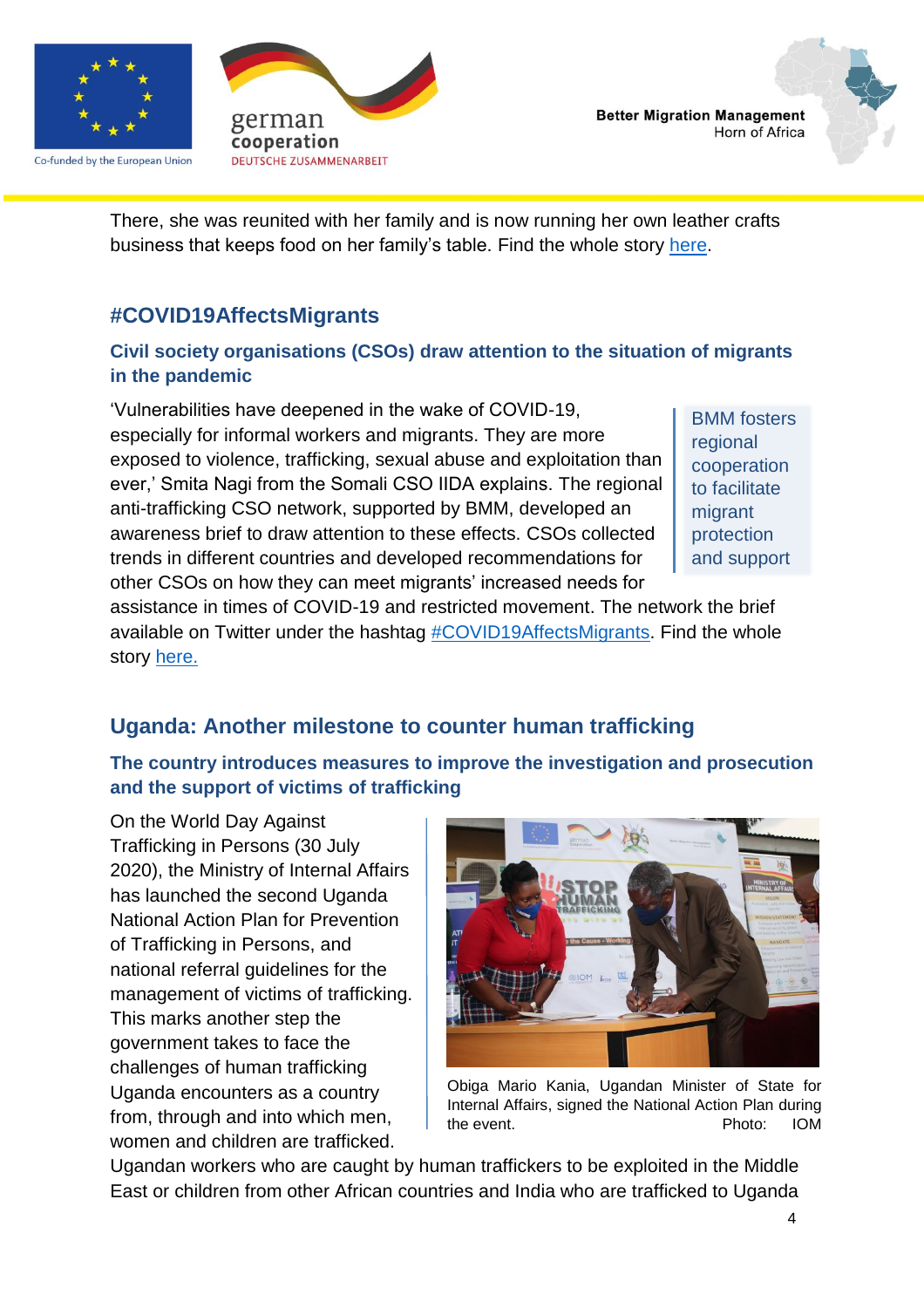

Co-funded by the European Union



**Better Migration Management** Horn of Africa

for agricultural labour and commercial sexual exploitation are just two examples of human trafficking the country witnesses. The National Action Plan addresses various forms of exploitation including forced labour, child marriage, and sex trafficking. It provides for structures and systems to prevent these activities and assist victims, for instance through curricula and trainings to improve investigations and prosecution. The plan also promotes cooperation between the different actors at both national and transnational levels. Find the whole story [here.](https://ec.europa.eu/trustfundforafrica/all-news-and-stories/eu-and-bmz-uganda-has-taken-another-step-forward-counter-human-trafficking_en)

# **Kenya: Advancing cross-border referrals**

#### **The national referral system facilitates the support of victims of human trafficking, such as 13-year old Aisha from Uganda**

Aisha (real name withheld) was only 13 years old when she was brought to the Candle of Hope Foundation. The civil society organisation raises awareness for human trafficking and helps victims like Aisha. According to the Trafficking in Persons Report 2019 of the US Department of State, there was a significant increase in cases of human trafficking like hers in Kenya from 2018 to 2019. Assisting these victims is a complex task that involves various actors, often crossing national borders. Aisha's father had smuggled her to Nairobi after the death of her mother in Uganda and had raped and exploited her sexually on several occasions. Neighbours rescued her and brought her to the police. They referred her to the civil society organisation (CSO) Candle of Hope Foundation which takes care of victims of trafficking. The foundation has good relationship to other CSOs in the regiona and contacted the Ugandan CSO Dwelling Places to further assist with Aisha's case.

BMM supports assistance and protection for victims of trafficking

The cooperation was made possible through Kenya's national referral system, whose setup began in 2016 supported by BMM. The system enables first responders like immigration officials to identify individual needs of vulnerable migrants and refer them to the appropriate service providers. 'We liaise with the Counter Trafficking in Persons Secretariat, which links us to accredited civil society organisations, which provide services such as shelters. These organisations also provide crucial information that is useful

in the process of assisting the victim to obtain justice,' explains Carlos Maluta, Deputy Director of the Kenyan Immigration Services.

Aisha's return to Uganda has been delayed due to the COVID-19 pandemic. Meanwhile Dwelling Places has found a shelter for her with another Ugandan CSO where she will receive psychological care and vocational training. Aisha's case was the first cross-border cooperation between the CSOs involved. 'This was a priceless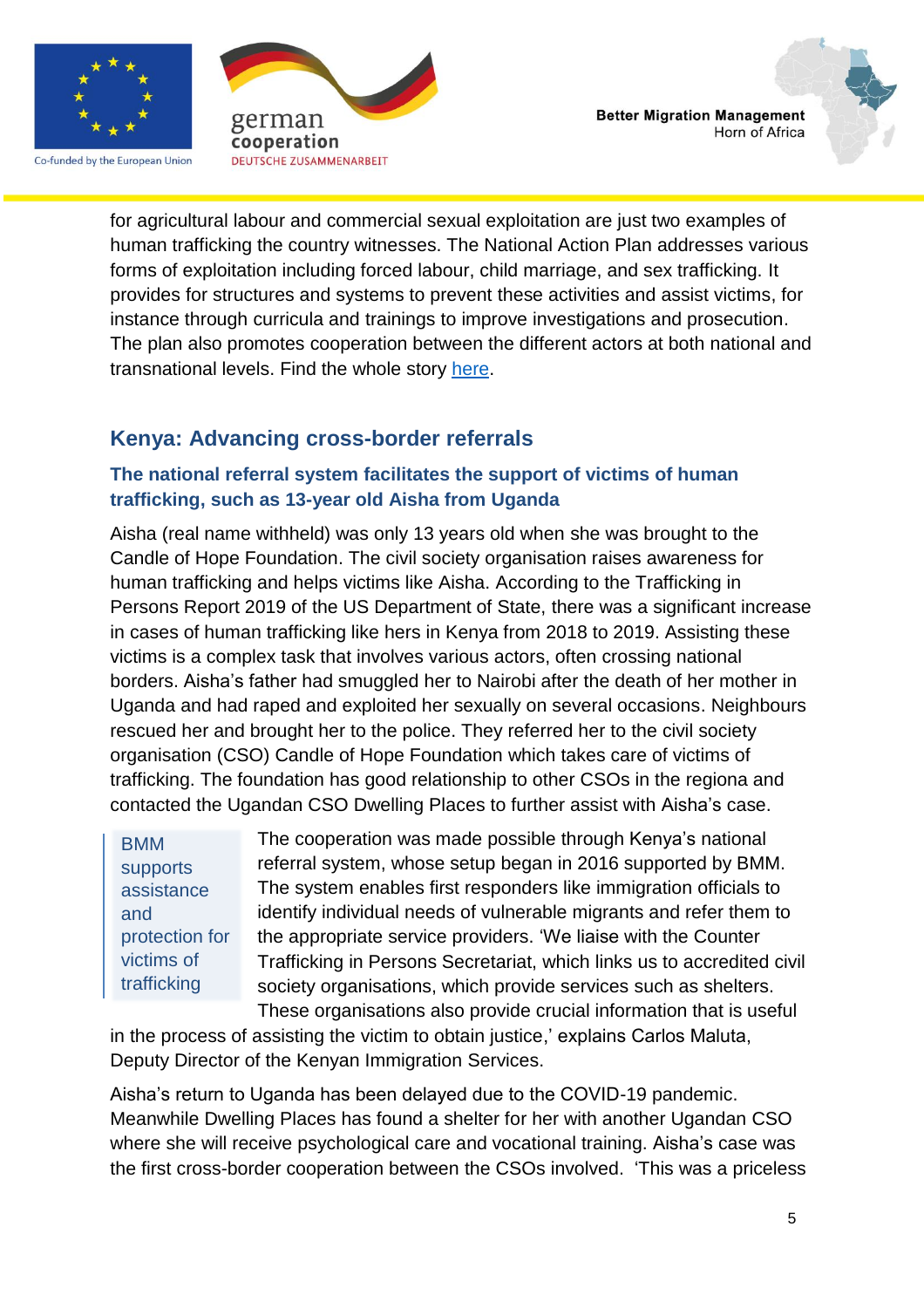

Co-funded by the European Union



experience of a cross-border referral from Kenya to Uganda,' Damon Wamara, Country Director of Dwelling Places, emphasises. Find the whole story [here.](https://ec.europa.eu/trustfundforafrica/all-news-and-stories/bmm-supports-estabilishment-kenyas-referral-system-victims-trafficking-and_en)

# **First postgraduate study course on migration completed**

#### **With the graduation of its first and introduction of its second cohort, the Kenya Institute for Migration Studies (KIMS) successfully completed its first year**

What are human rights challenges for Kenyan workers in the Gulf Region? What effects does forced migration have on the environment in Uganda? And what is the role of the Sudanese government within the Khartoum Process? These and other questions informed the theses of the 27 graduates who completed the first postgraduate study course on migration at the KIMS in Nairobi in May 2020. Another 23 officials followed in their footsteps and started the one-year academic programme in September 2020.

The KIMS is the regional centre of excellence for migration studies, affiliated with the Department of Immigration Services and hosted by the University of Nairobi. The study course was established with the support of BMM in 2019 and with the objective to improve and harmonise the migration management in the Horn of Africa region. The institute offers training for migration practitioners from all IGAD member states in a programme that combines academic excellence and valuable practical skills. Find the whole story [here.](https://ec.europa.eu/trustfundforafrica/all-news-and-stories/27-migration-officers-igad-member-states-completed-first-postgraduate-study_en)